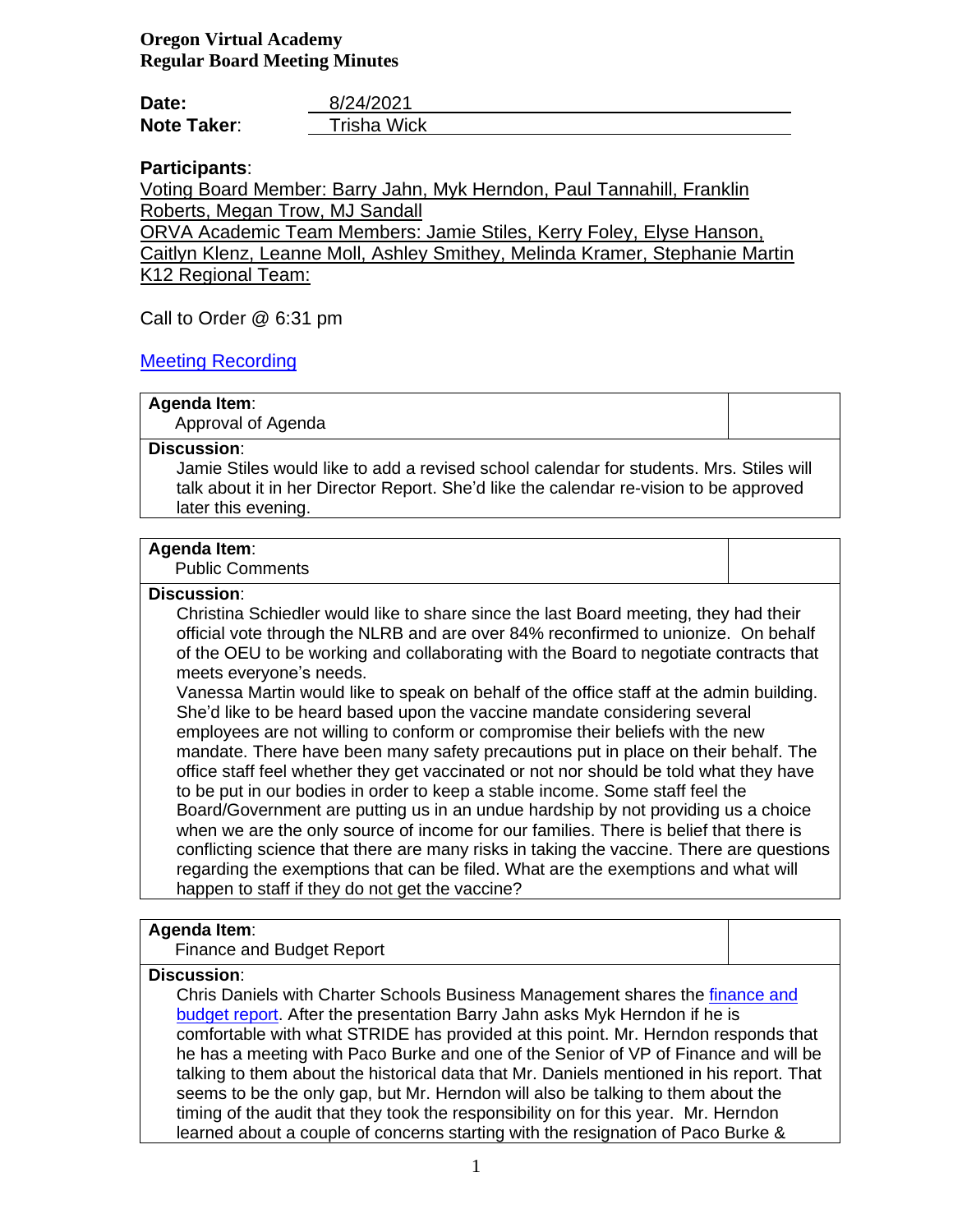Lorna Bryant both will be moving on so new relationships will be built. Mr. Jahn asks Jamie Stiles how she is feeling about the transition and she responded that she happy to be extending an offer to a finance manager which will hopefully strengthen everything but like Chris said it'll take a couple months to see thing's settle in.

## **Agenda Item**:

IT Update

## **Discussion**:

David Spitzer appears not to be the meeting but Myk Herndon speaks on his behalf. Mr. Herndon talks about why the student computers were purchased earlier then expected but this is because there is a chip shortage for computers which pushed ORVA to purchase those computers now. Half the order has arrived and the other half should arrive at the end of the school year and pay for them next school year so the cost can be spread out. Mr. Herndon also mentioned that Mr. Spitzer probably would have talked about is that Mr. Spitzer has a good contact at STRIDE on the learning solutions side that will help ORVA get historical data, student records and teacher files out of their onedrive over into drives Spitzer has provided for ORVA staff. The other thing Mr. Spitzer is doing is an upgrade at the admin office in North Bend particularly with the bandwidth to operate efficiently. Mr. Spitzer is also getting the office a new server since the old one is out of date and not supported by Microsoft. Barry Jahn mentions to Jamie Stiles that it would be nice to get feedback from the faculty regarding the new computers and tech support. Mrs. Stiles replies that Spitzer Tech has went above and beyond and Jason Isbell is working on creating a survey for staff to complete about the new staff computers etc. and Mrs. Stiles will work with Jason to get a climate survey out so feedback can be given to the Board.

### **Agenda Item**:

Governor's Educational Mandate

### **Discussion**:

Barry Jahn discusses on August 19<sup>th</sup> the Governor's mandate about all school employee's must get vaccinated. Mr. Jahn realizes this will be an ongoing process and this will be the initial discussion but the mandate says the rule applies to Oregon Public & Private K12 Schools and the only likely exemptions would be for religious or medical reasons and those are to be determined. ORVA is in a unique situation since it is a virtual school. The biggest concern is the admin office in North Bend and their being some employees that are vaccinated but also the Delta Variant taking place and looking at all the hospitals data it's about an 8 to 1 ratio with non-vaccinated patients. The health and safety of ORVA staff is very important and it's understandable that there may be some exemptions. In the meantime the Governor is pretty clear that if we are going to be working within a building with other employees it needs to be decided whether we go with the rules or not and think about the health and safety of everyone. MJ Sandall commented that on Thursday, August 26<sup>th</sup> at 11 am their will be further guidance coming from Kate Pattison which is a virtual conference that you can register for. Mr. Jahn asks the Mrs. Sandall to forward meeting invite to admin and the Board members. Myk Herndon refers to what Mrs. Martin said previously in the public comments and would like to meet with the staff in North Bend. Mr. Herndon feels everyone voice needs to be heard even the ones that wishes everyone to be vaccinated. Mr. Jahn asks Jamie if she could coordinate a meeting with the Board and office staff. Mrs. Stiles the mandate information is still unclear but has some meetings coming up which will provide more information and direction for staff. The direction would be to find out what the exemption process will look like for those who are unvaccinated. Mr. Herndon explains that there might be two sets of rules since there's staff that work virtual and staff that are working within a building and that is impossible but once again it depends on what the State mandates. Mr. Jahn mentions that it sounds like the office staff do have safety precautions in play with social distancing, wearing the masks and sanitization.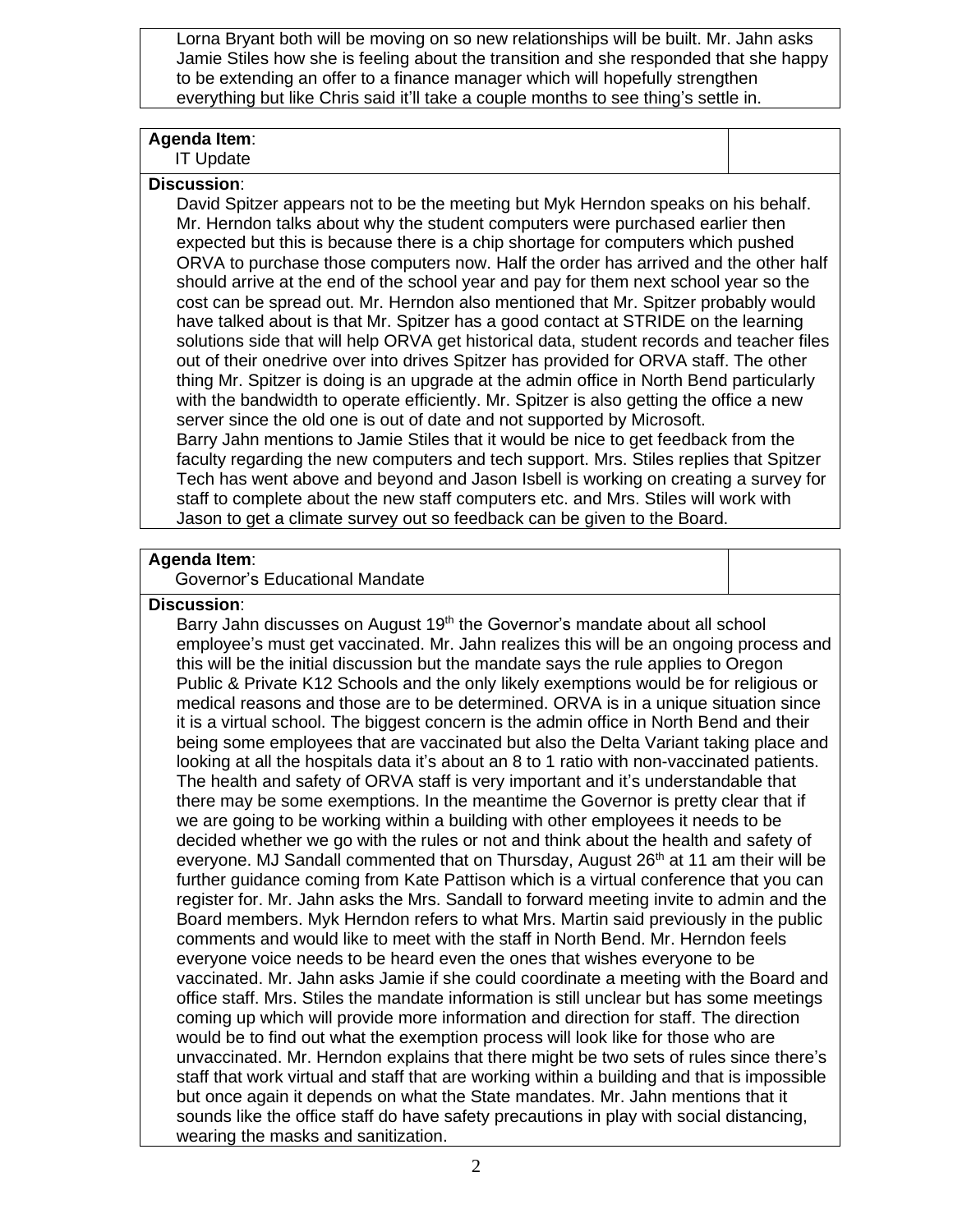| Agenda Item:                                                                                                                                                     |  |  |
|------------------------------------------------------------------------------------------------------------------------------------------------------------------|--|--|
| <b>Executive Director Report</b>                                                                                                                                 |  |  |
| <b>Discussion:</b>                                                                                                                                               |  |  |
| Jamie Stiles present her Executive Director Report. Jamie Stiles provided and                                                                                    |  |  |
| enrollment update and the enrollment numbers have dropped but feels there are still                                                                              |  |  |
| families trying to make the decision whether to attend brick and mortar or virtual since                                                                         |  |  |
| people are unsure. Mrs. Stiles mentions that the Student Support Team specifically                                                                               |  |  |
| Tiffany Folsom has been engaging with the community for marketing and outreach for                                                                               |  |  |
| the school. Mindy Kramer talks about the live info sessions on Tuesdays at noon and                                                                              |  |  |
| 5 pm there has been a lot of current and prospective families that have attended the                                                                             |  |  |
| live info sessions which is a great time for the support team to connect to families and                                                                         |  |  |
| to provide them with answers as well as how to start the enrollment process. Tiffany                                                                             |  |  |
| Folsom is also putting together a Learning Coach Academy program that will soon                                                                                  |  |  |
| launch. Mrs. Stiles mentions that it would be nice to put a program in for Learning                                                                              |  |  |
| Coaches to be compensated for teaching new learning coaches like a small                                                                                         |  |  |
| mentorship program. Jamie will put in a proposal for that program. Myk Herndon                                                                                   |  |  |
| acknowledges that Steven Isaacs is not at the meeting, but he would totally be behind                                                                            |  |  |
| that program proposal. Jamie Stiles discusses the Summer School Wrap-Up and                                                                                      |  |  |
| acknowledges Elyse Hansen and the Support Staff that made this program successful                                                                                |  |  |
| with an 80% passing rate. Franklin Roberts asks if this Summer School program will                                                                               |  |  |
| be available in the future since this year ORVA was able to use funding from various                                                                             |  |  |
| buckets that may not be available this upcoming year. Mrs. Stiles replies that ORVA                                                                              |  |  |
| may not be able to do such a comprehensive support staff group with those ratios.                                                                                |  |  |
| Elyse Hansen corrected the additional graduation students went from 7 to 12 students.                                                                            |  |  |
| The ratios may not be the same but because of the grant we may not be able to<br>stipend as much without those funds. Mr. Herndon and Mrs. Stiles commends Elyse |  |  |
| on all her work. Jamie Stiles discusses the ED Transition Report which covered the All                                                                           |  |  |
| Staff PD, Website feedback, Hiring and Staffing adjustments, Calendar Adjustments                                                                                |  |  |
| and MiFi Devices. Franklin Roberts asks about what a MiFi devices since he was                                                                                   |  |  |
| wondering why they were issues to students. Jamie stiles explains that they are                                                                                  |  |  |
| issued to families who may be going through economic hard times, McKinney-vento                                                                                  |  |  |
| students or had poor reception in their location.                                                                                                                |  |  |
|                                                                                                                                                                  |  |  |

### **Agenda Item**:

Consent Agenda Items: Previous Meeting Minutes, Staffing Updates & Approval Update of School Calendar

# **Discussion**:

Barry Jahn notes that the Consent Agenda will be modified to reflect the removal of Pending Invoice and to add Approval Update of School Calendar.

### **Motion:**

Franklin Roberts makes a motion to approve the modified consent agenda items. Myk Herndon seconds the motion. All in favor none opposed

## **Action Item**:

Fill-In Pay Policy

### **Discussion**:

Jamie Stiles discusses with the Board that the fill-in pay policy was originally brought to the Board by Steve Werlein a while back to meet a need when were short staffed in areas where a fill in was needed to do additional work beyond their regular job duties. It was a \$60 daily rate but Mrs. Stiles did some research and found that a day rate that was more acceptable was \$75 a day for hourly employees. This day rate is an increase but that's because the date rate has not been increased in a couple of years and mirrors what other schools are currently doing. This would be at the discretion of the Supervisor. Thee will be a curriculum rate of \$25 daily for certified or salaried employees. Mr. Jahn says this addresses a lot of issues that they have had in the past and this gives ORVA flexibility.